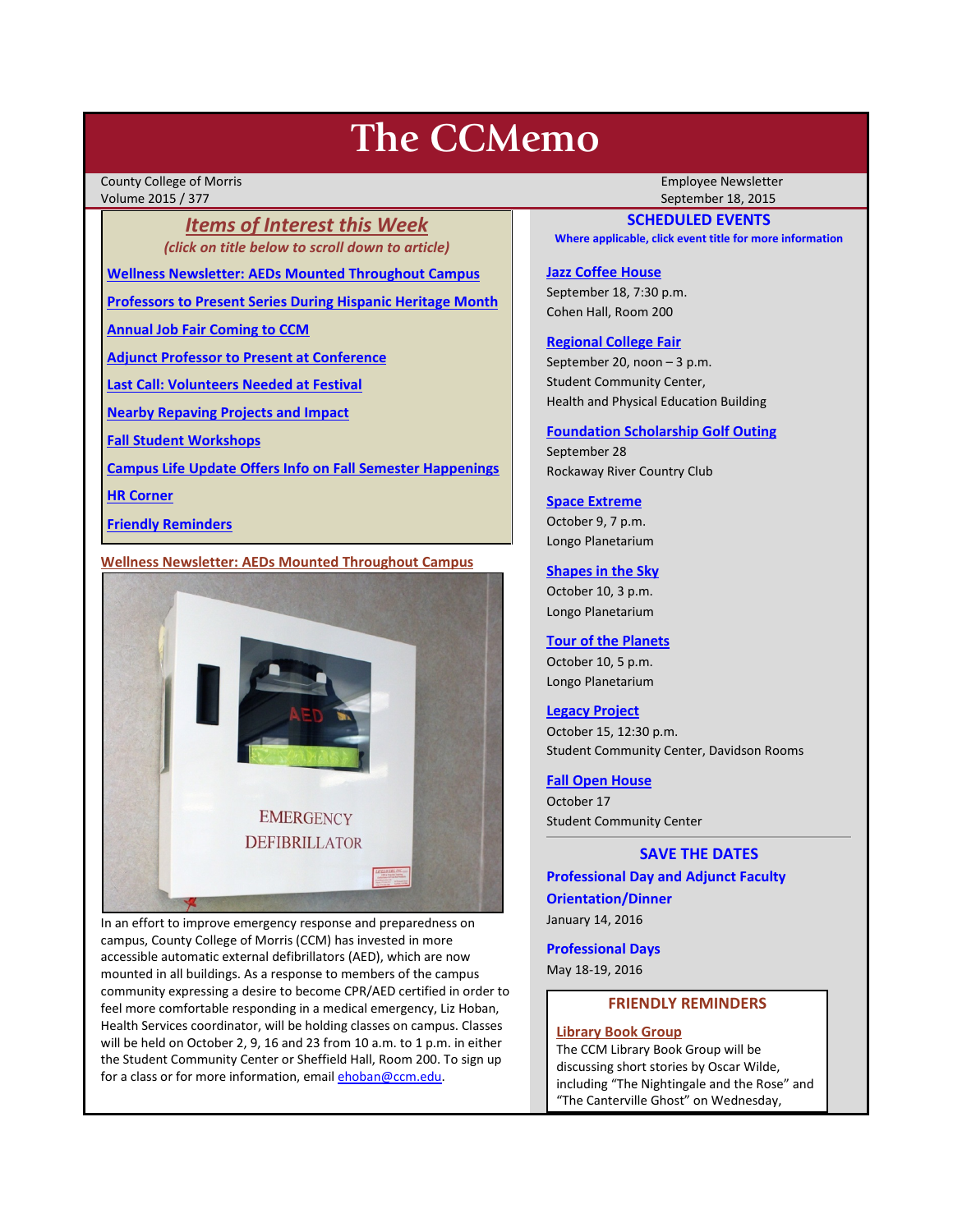Information about the CPR/AED program, as well as other health related topics, can be found in the September-October Workplace Wellness Newsletter a[t http://tinyurl.com/njycwc6.](http://tinyurl.com/njycwc6) 

<span id="page-1-0"></span>**Professors to Present Series During Hispanic Heritage Month**

Dr. Marcia Picallo and Dr. Stuart Siegelman, professors in CCM's Languages and ESL Department, and the Morris Museum will be presenting the series "Latino Americans: 500 Years of History" at the museum. The series will discuss topics of relevance to the Latino community during Hispanic Heritage Month. You can find more information a[t http://www.morrismuseum.org/lectures/.](http://www.morrismuseum.org/lectures/)

## <span id="page-1-1"></span>**Fall Job Fair Coming to CCM**



The Fall 2015 Job Fair will be held on Wednesday, October 21, from 9:30 a.m. to 12:30 p.m. in the Student Community Center, Davidson Rooms. The event is sponsored by the Office of Career Services and Cooperative Education. A list of job openings and attending employers, which currently includes AFLAC, NJ Transit, State Farm Insurance and Robert Wood Johnson University Hospital, can be found at [http://tinyurl.com/pev6szw.](http://tinyurl.com/pev6szw)

## <span id="page-1-2"></span>**Adjunct Professor to Present at Conference**

Denis Sheeran, adjunct professor of statistics at CCM, has been invited to present and preside over a session at the American Mathematical Association of Two-Year Colleges Annual Conference in New Orleans, to be held November 19 – 22. Sheeran will be giving the talk "Unanswerable Questions: The Key to Building Statistical Thinkers." Information on the conference can be found at [http://www.amatyc.org/?2015ConfHome.](http://www.amatyc.org/?2015ConfHome) 

### <span id="page-1-3"></span>**Last Call: Volunteers Needed at Festival**



September 30, at 12:30 p.m. and all employees are welcome to attend. Free eTexts of these stories, and others by Wilde, may be found at the Project Gutenberg website at

<http://www.gutenberg.org/ebooks/14522> an[d http://www.gutenberg.org/ebooks/902](http://www.gutenberg.org/ebooks/902)

The club typically meets the last Wednesday of the month in the library conference room. Those with questions can contact ext. 5278.

### **CCM Foundation Golf Outing**

The CCM Foundation Scholarship Golf Outing this year will be held at Rockaway River Country Club in Denville on Monday, September 28. As always, the event helps to raise funds for our scholarship program. Enjoy an exclusive course, lunch and dinner, golfer gifts and the chance to win both golf and raffle prizes.

Three automobiles will also be on the course that day and could be yours for a hole-in-one. CCM faculty and staff are able to enjoy the day for a single golfer price of \$185. For the internal invitation, head to [http://tinyurl.com/qab8fnk.](http://tinyurl.com/qab8fnk)

## **Volunteers Needed for De-Stress Fest**

The CCM Office of Counseling and Student Success will be presenting its annual De-Stress Fest on Tuesday, October 20, at 11 a.m. to 2 p.m. in the Student Community Center, Davidson Rooms. Volunteers are needed to help ensure that this year's event is as successful as last year's program, which greatly benefited from those who were able to donate their time and talents. Attendees of De-Stress Fest will learn about the eight dimensions of wellness – physical, social, emotional, intellectual, occupational, spiritual, financial and environmental wellness – by participating in interactive activities related to each dimension. Volunteers are needed at each dimension to ensure that the student completes the activity and then places the sticker on the student's treasure map once he/she has succeeded. Volunteers to check in attendees are also needed, as well as anyone who would like to donate their talent (fitness class, etc.).

Those interested in helping in any way are asked to email Ariella Panek at [apanek@ccm.edu,](mailto:apanek@ccm.edu) and the department will work around your schedule.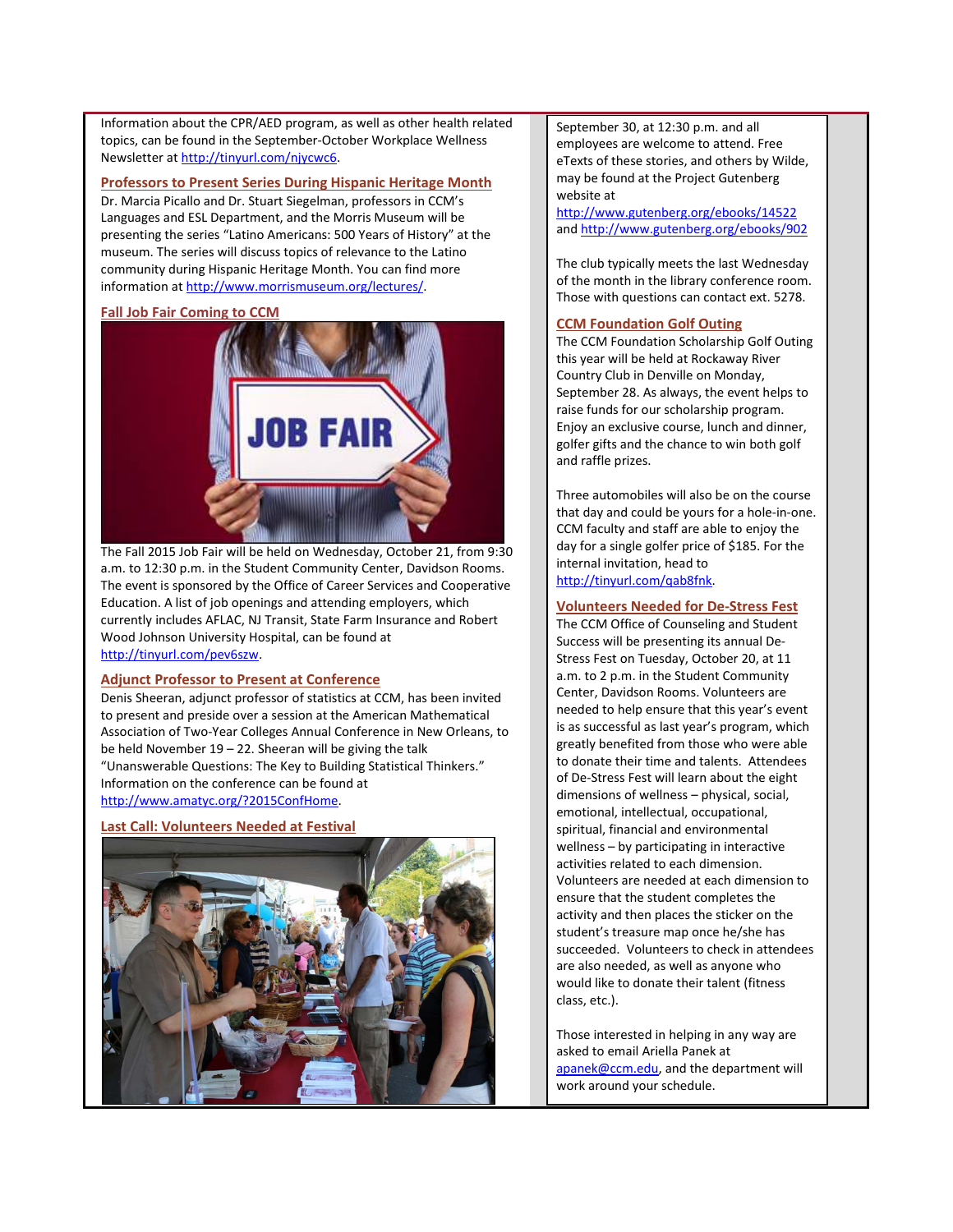CCM is in need of volunteers, as the college will once again join in the festivities at the Festival on the Green in Morristown on Sunday, September 27. CCM will have two tables at the festival to promote the college – one at the Main Stage and one by the Green. Volunteers are needed to help spread the word about all CCM has to offer.

If you are able to help staff the table by the Main Stage for an hour or two between the hours of noon and 5 p.m., please contact Rick Burchfield at ext. 5050 o[r rburchfield@ccm.edu.](mailto:rburchfield@ccm.edu) The festival promises to be a great time, with CCM's own Professor Joe Bilotti continuing the tradition of performing on the Main Stage with his Heart of Gold Band.

#### <span id="page-2-0"></span>**Nearby Repaving Projects and Impact**

A reminder that the Randolph Police Department has alerted CCM about some additional repaving projects that will impact traffic to and from the college. For a full list of projects, dates, impacts and detours, please see [http://tinyurl.com/phd7964.](http://tinyurl.com/phd7964)

# <span id="page-2-1"></span>**Fall Student Workshops**

The CCM Office of Counseling and Student Success is hosting multiple upcoming workshops that are designed to help students in a number of important areas. A full schedule of Fall Semester workshops can be found at [http://tinyurl.com/nlbqlya.](http://tinyurl.com/nlbqlya) The following is a description of the event taking place next week.

#### **Introduction to Career Planning Using FOCUS 2 Thursday, September 24, 12:30 p.m. in Cohen Hall, Room 157**

Start here to clarify your career planning needs and learn about resources that can help you choose a major and achieve your career goals. This workshop will introduce you to FOCUS 2, an online career planning tool that will help give you a better understanding about which careers/majors match your personality, interests, values and abilities.

### <span id="page-2-2"></span>**Campus Life Update Offers Info on Fall Semester Happenings**



The latest edition of CLU: Campus Life Update is available at [http://tinyurl.com/pmzh5jv.](http://tinyurl.com/pmzh5jv) Highlights include information about the Welcome Back Bash (Tuesday, September 22), the Fall Broadway Bus Trip and upcoming performing arts productions.

## **EOF Hosting Workshop**

The CCM Educational Opportunity Fund will host a workshop on how to use art to exercise, de-stress, reduce tension and relax your mind. No art talent is necessary and the materials will be supplied for you. The workshop is open to the entire campus community and takes place on Wednesday, October 7, from 2-3 p.m. in the Learning Resource Center Conference Room, Room 122.

# **HR CORNER**

### <span id="page-2-3"></span>**This Weekend: Oktoberfest Discount**

CCM employees have the opportunity to purchase discounted Oktoberfest at Mountain Creek tickets for this weekend. The event, in its 30th year, takes place on Saturday and Sunday. Information can be found a[t http://tinyurl.com/on5ky8o.](http://tinyurl.com/on5ky8o)

### **Retirement Consultations**

One-on-one counseling sessions are available as follows with state-approved representatives:

**MetLife** representative David Sharpe will be on campus on Thursday, October 15, from 10 a.m. – 2 p.m. in Henderson Hall, Room 107. Emai[l dsharpe2@metlife.com](mailto:dsharpe2@metlife.com) to make an appointment. He will also be on campus on November 10 and December 7.

**TIAA-CREF** representative Zhee Sarabia will be on campus on Friday, October 16, from 9 a.m. – 4 p.m. in Henderson Hall, Room 107. Call 800-732-8353 to make an appointment. She will also be on campus on November 11 and December 16.

**Prudential** representative Lily Lau will be on campus on Tuesday, September 29, from 10 a.m. – 4 p.m. in Henderson Hall, Room 107. Call 732-236-6782 to make an appointment. She will also be on campus November 17 and December 9 (appointments starting at 9 a.m.).

**Voya** (formerly ING) representative Brandon Zisa will be on campus on Wednesday, September 30, from 10 a.m. – 3 p.m. in Henderson Hall, Room 107. Call 732-326 5625 or email [brandon.zisa@voyafa.com](mailto:brandon.zisa@voyafa.com) to make an appointment. He will also be on campus October 14, November 12 and December 8.

**Notification of PERS Board Nominations** Members of the Public Employees'